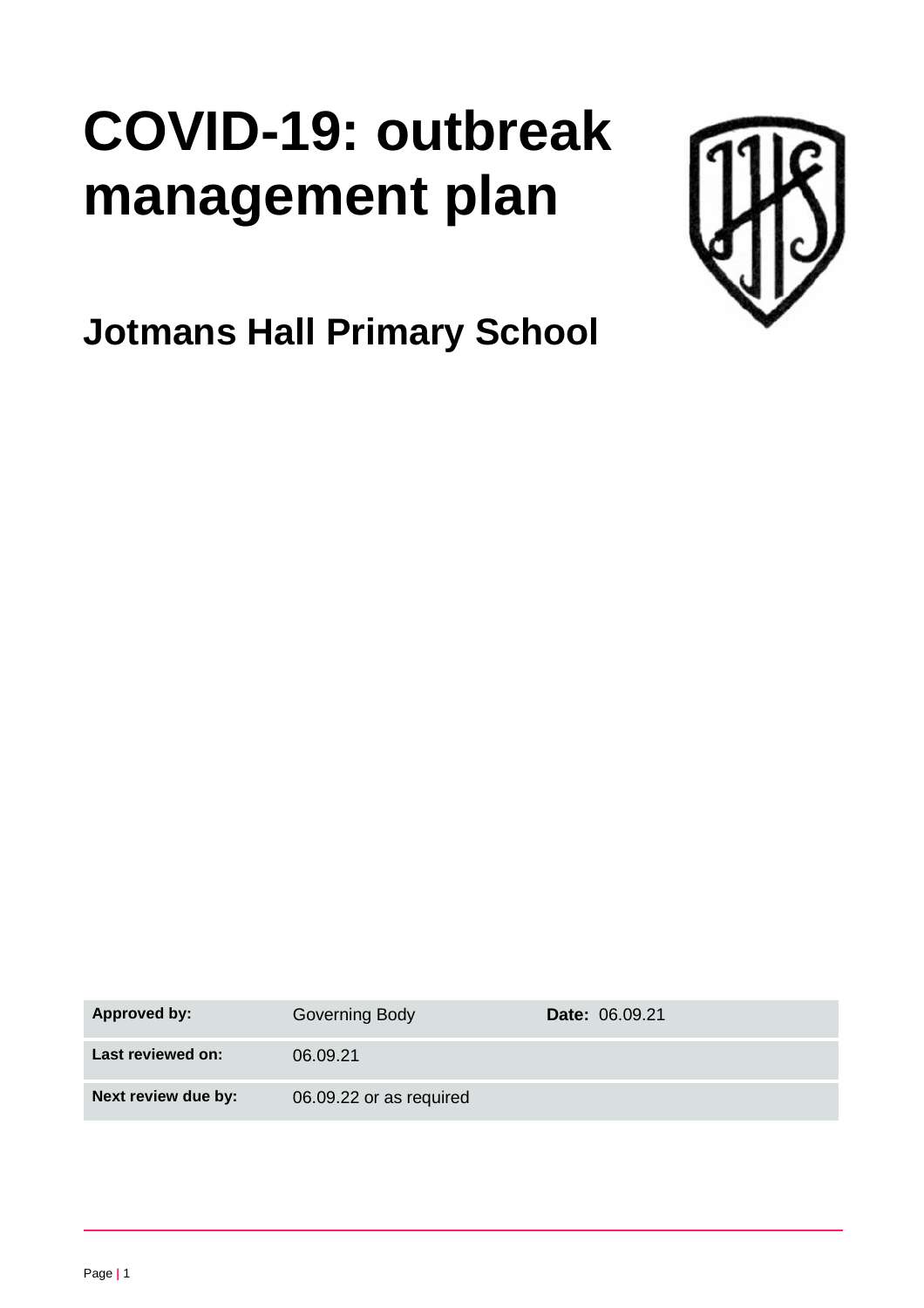# **1. Introduction**

This plan is based on the [contingency framework for managing local outbreaks](https://www.gov.uk/government/publications/coronavirus-covid-19-local-restrictions-in-education-and-childcare-settings) of COVID-19 and the [schools](https://www.gov.uk/government/publications/actions-for-schools-during-the-coronavirus-outbreak)  [operational guidance,](https://www.gov.uk/government/publications/actions-for-schools-during-the-coronavirus-outbreak) provided by the Department for Education (DfE).

We will only implement some, or all, of the measures in this plan in response to recommendations provided by our local authority (LA), directors of public health (DsPH), Public Health England (PHE) health protection team or the national government.

It may be necessary to implement these measures in the following circumstances, for example:

- To help manage a COVID-19 outbreak within the school. Actions will be considered when either of the following thresholds are met:
	- There are 5 positive cases amongst pupils or staff who are likely to have mixed closely within a 10 day period
	- 10% of pupils or staff who are likely to have mixed closely test positive within a 10-day period
- If COVID-19 infection rates in the community are extremely high, and other measures have failed to reduce transmission
- As part of a package of measures responding to a 'variant of concern' (VoC)
- > To prevent unsustainable pressure on the NHS

## **2. Seeking public health advice**

When one of the thresholds above is met, we will review the testing, hygiene and ventilation measures already in place.

We will also seek public health advice from a director of public health or health protection team. JHS Business managers will be responsible for seeking this advice, and will do so by telephoning the DfE helpline (0800 046 8687) or Essex County Council.

## **3. Shielding**

We will adhere to national guidance on the reintroduction of shielding, which would apply to those on the [shielded patient list \(SPL\).](https://digital.nhs.uk/coronavirus/shielded-patient-list)

We will speak to individuals required to shield about additional protective measures in school or arrangements for home working or learning.

### **4. Other measures**

Parents, carers, pupils and staff will be informed promptly about the introduction of control measures. This will be done via E Schools once a decision has been made.

If recommended, we will limit:

- > Residential educational visits
- > Open days
- > Transition or taster days
- > Parents coming into school
- > Live performances

If recommended, we will (re)introduce:

- Testing, including the use of an asymptomatic test site (ATS)
- > Bubbles, to reduce mixing between groups